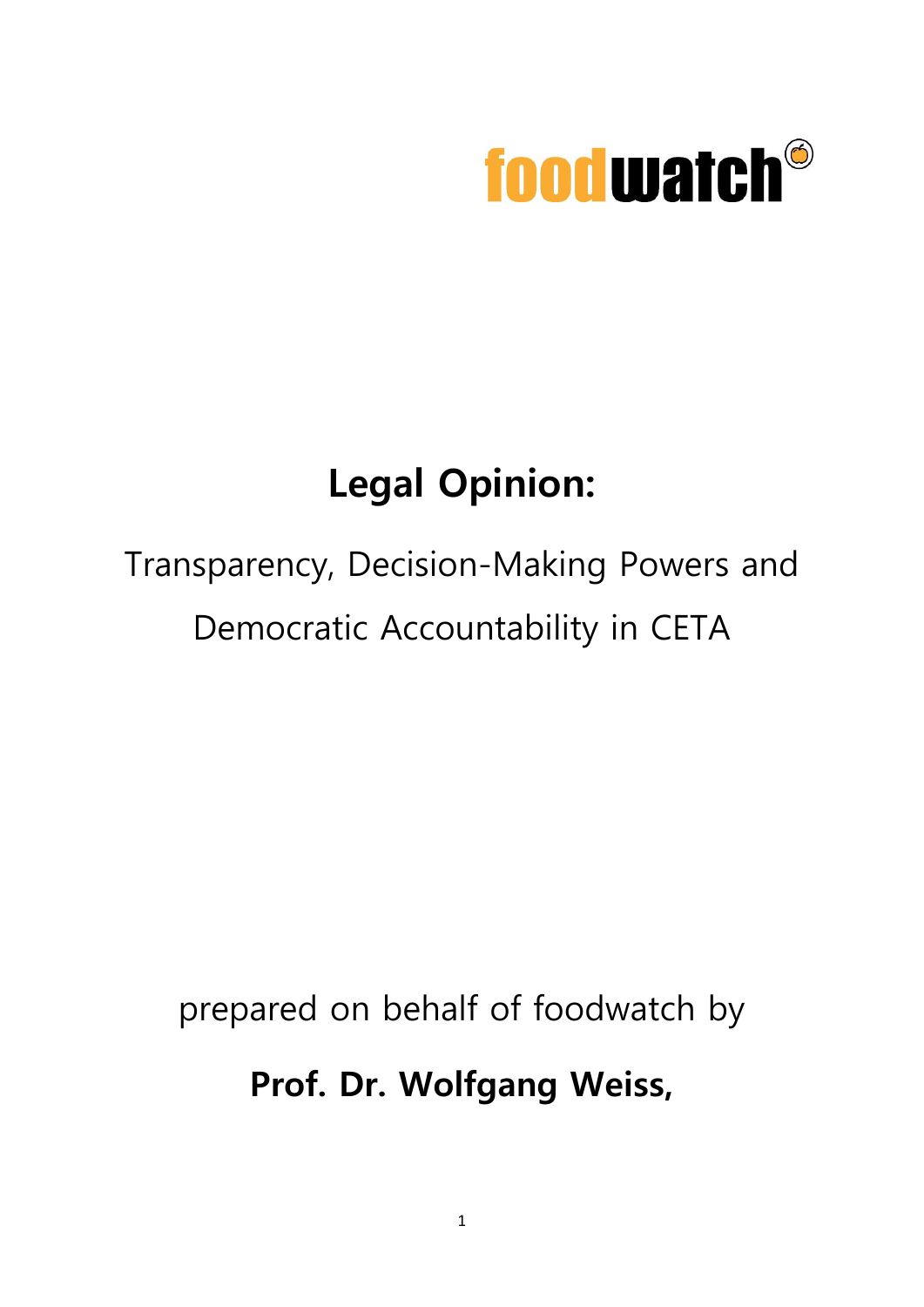# **Chair in Public Law, European Law and Public International Law, University of Speyer, Germany**

February 2021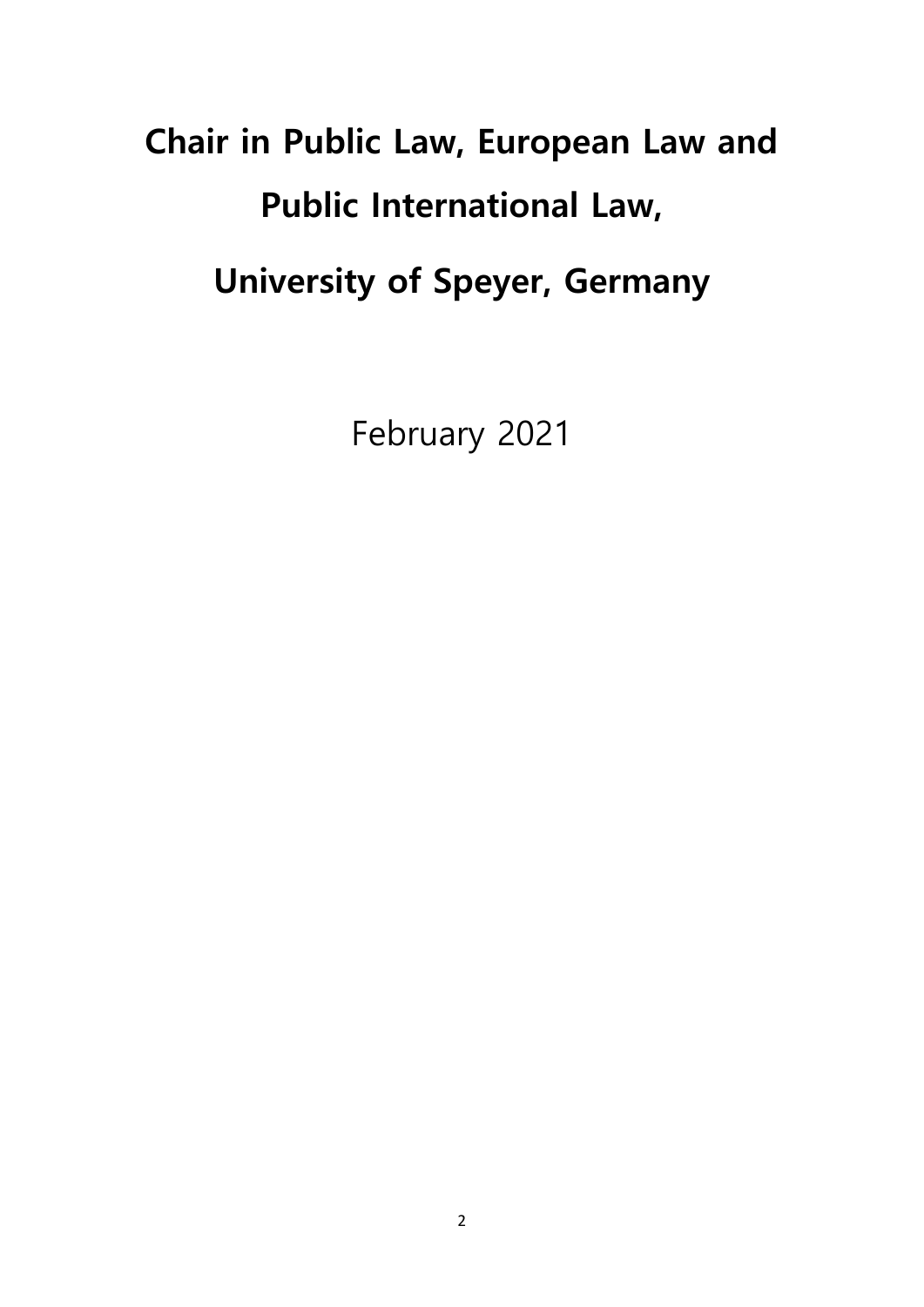**Statement on Transparency, Decision-Making Powers and Democratic Accountability in the EU-Canada Comprehensive Economic and Trade Agreement (CETA)**

#### **1) Transparency of CETA Committee decision-making**

With regard to the transparency of the work of the CETA Committees, the European Commission publishes the agenda (i.e. the agenda of the individual meetings) and summary reports of the Committee meetings. Full minutes of the meetings are not published. This is considered sufficient to get an overview of the work of the committees and the dialogues. It is expected that any formal decisions of the committees will be published.

Indeed, the CETA Joint Committee's decision on its Rules of Procedure (Decision 1/2018)<sup>i</sup> provides in Rule 8 (3) for the publication of provisional agendas and in Rule 9 (5) for the publication of "summary of the minutes". According to Rule 9 (2) and (3), quite detailed minutes are taken of the meetings, but these are not published. The "reports" published on the website of the European Commission on the individual meetings of the CETA Committees may therefore be taken to represent these "summaries of the minutes".

However, blackening in the reports or agendas are not foreseen under the above rules of procedure, except in the case of confidential information under Art. 26.4 CETA. Confidential information is information that is classified as confidential under national law.

In this respect, the Commission´s practice of what they choose to make public is probably in line with the existing regulations, although the frequent practice of blackening raises concerns. It is not clear whether this really pertains merely to confidential information worthy of protection, which must not be disclosed to the public, or whether the blackening is made for other reasons.

Nevertheless, the summaries do not provide a satisfactory insight into the activities of the committees. This is particularly regrettable when it comes to the adoption of binding decisions in the CETA committees. Any kind of rulemaking or adoption of legal acts should be done in a transparent manner that allows the underlying positions and assumptions to be identified. This requires greater transparency in binding decision-making in treaty bodies than just the publication of agendas and of short meeting reports. The considerations made by the parties for the adoption of binding decisions by CETA committees can thus not be understood.

The transparency of binding decisions and their preparation must therefore go beyond the rules mentioned above. For, the EU has committed itself to transparency and closeness to the citizen, especially in the area of decision-making, see Article 1 (2) TEU ("decisions are taken as openly as possible and as closely as possible to the citizen") and Article 11 (1) and (2) TEU. The Commission promised to increase transparency, especially in the area of trade policy, in its 2015 Communication "Trade for All". This also includes transparency after the conclusion of negotiations in the implementation phase of an agreement.<sup>ii</sup>

This is stated in the Communication "Trade for All" on page 18:

"Policymaking needs to be transparent and the debate needs to be based on facts." ... "The Commission will also step up its efforts to promote an informed debate in Member States and a deeper dialogue with civil society at large. This is an opportunity to raise people's awareness about ongoing and planned trade and investment negotiations, and to get feedback on issues from stakeholders concerned."

The Commission does not do justice to this goal of increasing "people's awareness" when it comes to preparing and adopting binding decisions in FTA committees and other treaty bodies with its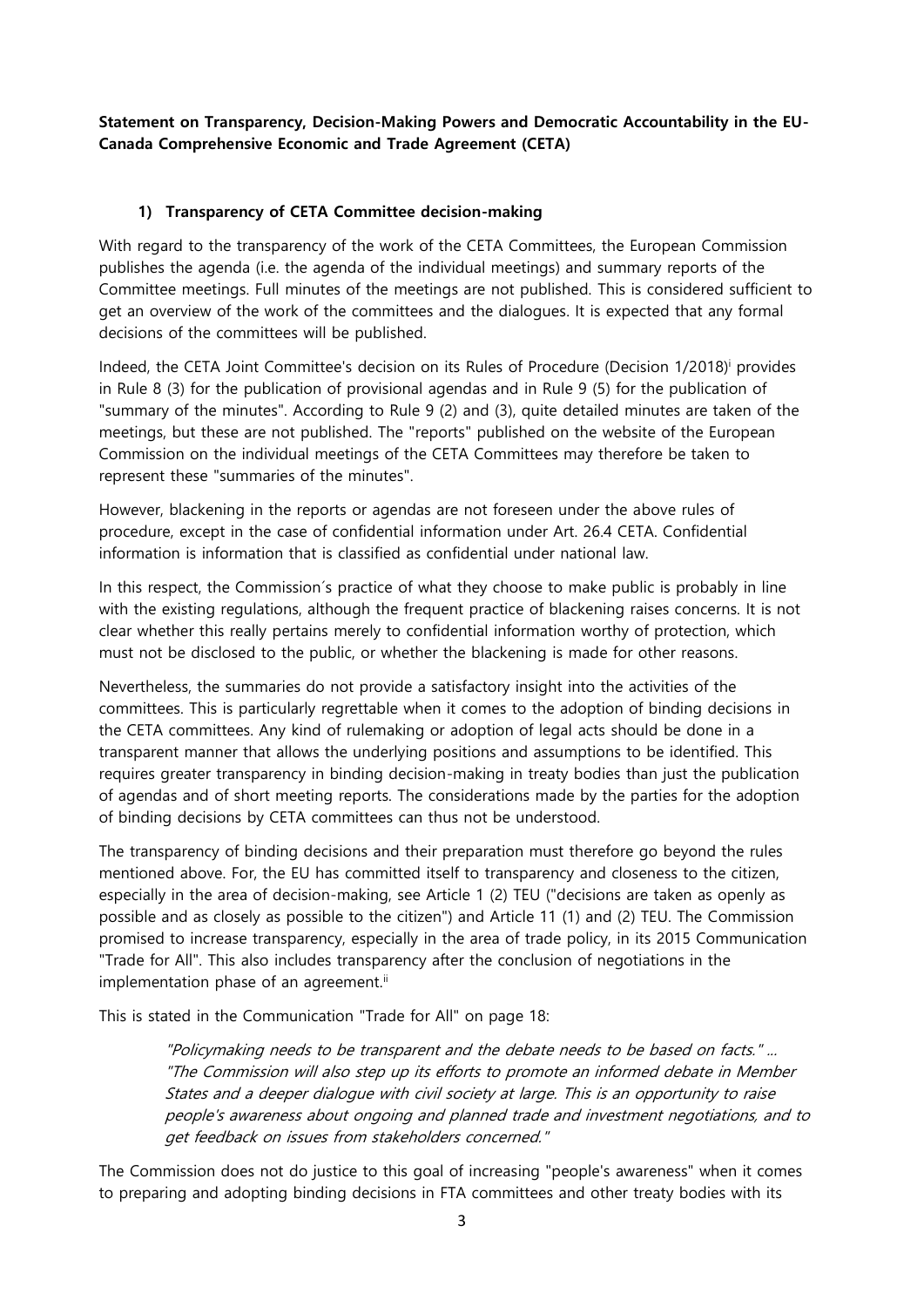attitude described above. Decisions in committees also contribute to policymaking in bilateral trade policy with Canada and represent - at the level of concrete issues - negotiations on these issues.

On page 19 of the Communication "Trade for All", the Commission promises a "more open policymaking process". In doing so, the Commission recognises the importance of transparency, especially when it comes to regulatory impacts of trade policy:

"Transparency is fundamental to better regulation. Lack of transparency undermines the legitimacy of EU trade policy and public trust. There is demand for more transparency in trade negotiations, particularly when they deal with domestic policy issues like regulation. …. Transparency should apply at all stages of the negotiating cycle from the setting of objectives to the negotiations themselves and during the post-negotiation phase. "

Of importance for domestic regulation are not only the negotiations on the agreements themselves, but also the subsequent implementation, in particular the drafting of binding decisions. As shown in more detail under point 2 below, the CETA Committees have significant decision-making powers.

#### **2) The scope of the decision-making mandates of the CETA Committees**

The decision-making powers of the CETA committees are not minor, but considerable. In particular, the committees  $d\sigma$  have the power to amend parts of CETA, as will be shown below.

Already the sheer number of decision-making mandates for the numerous committees in CETA is different from what we were used to so far under other Trade or Association Agreements. The committees in CETA are very active, as can be seen from the Commission's listing of relevant activities.<sup>iii</sup>

The fact that not many decisions have been taken so far also says nothing about the scope and intensity of the mandates: Chapter 8 of CETA on investment protection, an essential part, is not yet in application.

With their decisions, the Treaty Committees are able to further develop, supplement, implement or even amend the content of CETA.

The mandate of the **CETA Joint Committee** is very broad: "The CETA Joint Committee is responsible for all questions concerning trade and investment between the Parties and the implementation and application of this Agreement" (Art. 26.1 para. 3 CETA).

The mandate goes beyond application and implementation (see Art. 26.1 para. 4 CETA). The Treaty Committees in CETA have approximately 30 different decision-making powers. The central CETA Joint Committee oversees the special Committees and has the most extensive powers:

- It can effectively amend the institutional structure of CETA beyond the current situation established in the CETA. For, the CETA Joint Committee may terminate special committees, set up new ones and assign tasks to them (Art. 26.1 para. 5 lit. g, h CETA).<sup>iv</sup>
- It can also amend the CETA on specific points (see Art. 26.1 para. 5 lit. c) in conjunction with Art. 4.7 para. 1 f), Art. 8.1, Art. 8.10 para. 3, Art. 20.22), i.e. the CETA Joint Committee can decide on the extension of the concept of intellectual property, Art. 8.1 CETA, or on the meaning of fair and equitable treatment of investors, Art. 8.10.3 CETA. It may amend or supplement CETA provisions with respect to the Harmonized System, Art. 2.13.1 b) CETA, and consider amendments to Chapter 4 of the CETA, Art. 4.7.1 f read in conjunction with Art. 26.1.5 c) CETA, or make amendments to Chapter 23, Art. 23.11.5 CETA. Under Art. 20.22.1 read in conjunction with Article 26.1.5 c), the CETA Joint Committee may, by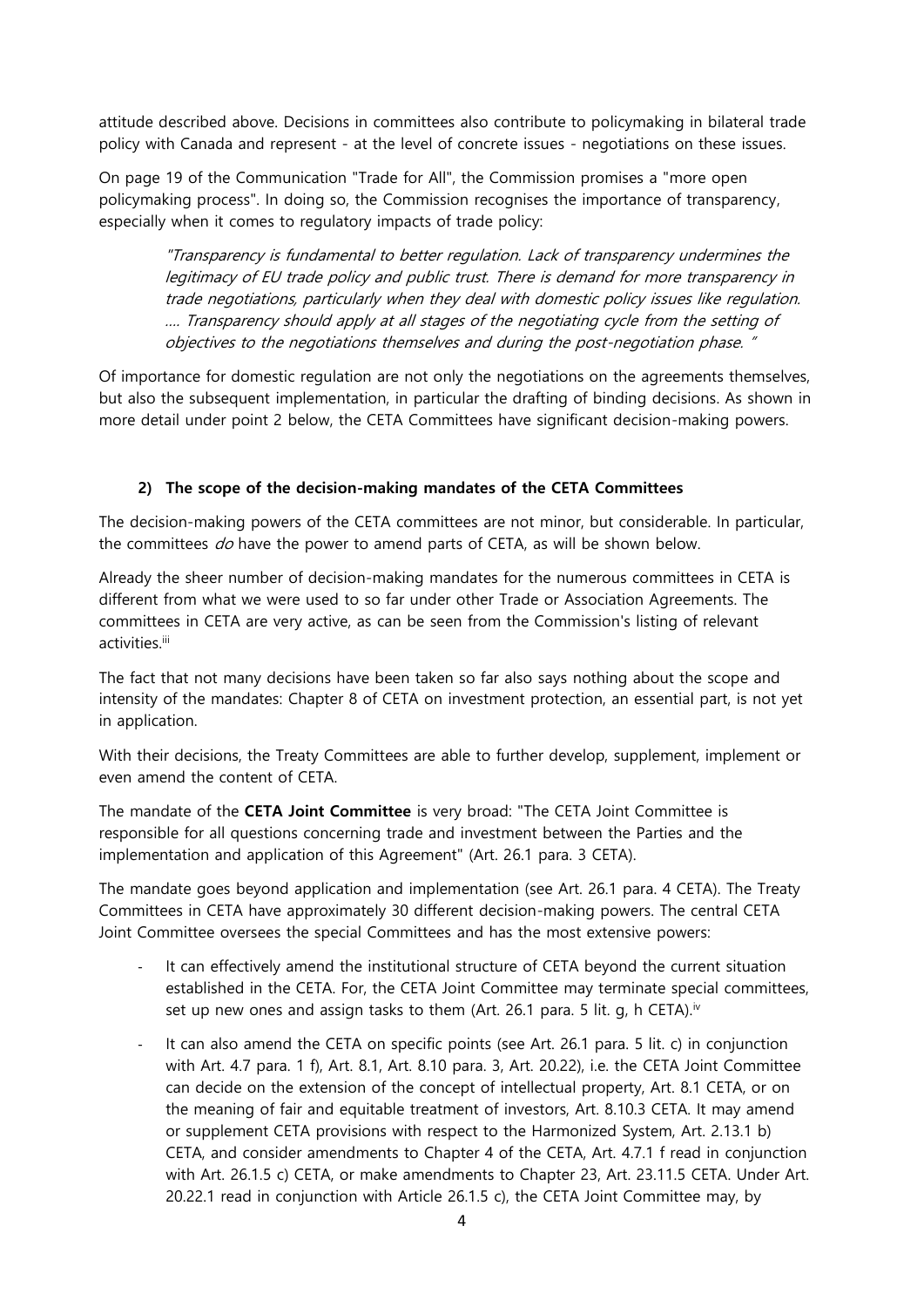amending Annex 20-A, add or remove protected geographical indications of origin. The Joint Management Committee shall amend the Annexes to Chapter 5, Art. 5.14.2 (d) CETA (the latter, admittedly, is subject to approval by the parties, whereas all the other abovementioned decision-making powers do not need subsequent approval by the parties).

- The CETA Joint Committee can prescribe a binding interpretation of the CETA provisions (Art. 26.1.5 e) which is another form of amending CETA.
- It may decide to amend the annexes and protocols of the CETA (Art. 30.2 para. 2 CETA) which are integral parts of CETA (Art. 30.1 CETA).
- Among the special committees, the competence of the Committee on Trade in Goods to decide on measures to implement the exchange of product warnings between the EU and Canada (Art. 21.7 para. 5), or the competence of the Committee on Services and Investment to amend the code of conduct of the judges of the Investment Court and the applicable procedural rules (Art. 8.44 para. 2 and 3 b) CETA) should also be considered in this context of changing or amending CETA rules.

These Treaty Committees thus represent a new and far-reaching level of exercising comprehensive public powers by executive institutions, all the more if compared to pre-existing EU trade agreements and the comparatively limited competences of the treaty bodies established therein (e.g. the FTA with South Korea or the Customs Union with Turkey). This comprehensive extent of delegation of public powers to treaty bodies calls for greater transparency of their decision-making activities than hitherto.

The following examples illustrate the potentially far-reaching impact Committee decision-making has on rules in the EU:

#### **a) Lowering EU public health control standards**

Effective import checks on food products are essential for protecting the health of consumers.

According to the current CETA text, import checks must be carried out on 100 per cent of all live animal imports (see Annex 5-J to CETA). However, the SPS Joint Management Committee (a specific committee provided for in Article 5.14 CETA read in conjunction with Article 26.2 para. 1 lit. d CETA) can recognise the equivalence of differing standards or change the frequency of import checks.

Technically this is done by adopting a decision which amends Annex 5-J to Chapter 5, as mandated in Article 5.14 para. 2 lit d CETA; alternatively, the SPS Joint Committee may recommend to the CETA Joint Committee that changes be made with respect to the frequency of checks in Annex 5-J.

This means that the control standards could be lowered at any time in the future by committee decisions. This could undermine the sanitary and phytosanitary standards applied in the context of import checks, resulting in unsatisfactory health protection for consumers in the EU.

Apparently, the contracting parties have discussed the management of import checks at great length. The minutes from the CETA SPS Committee's discussions about the provisions on import checks in the text of the treaty and their possible amendment are roughly 30 pages long. However, the fact that these 30 pages are almost entirely blacked out is unsettling, particularly because the health of the imported animals and the confirmation that they are free of infectious diseases are not only of commercial importance for the importing market players, but also of pivotal importance for the health of consumers in the EU.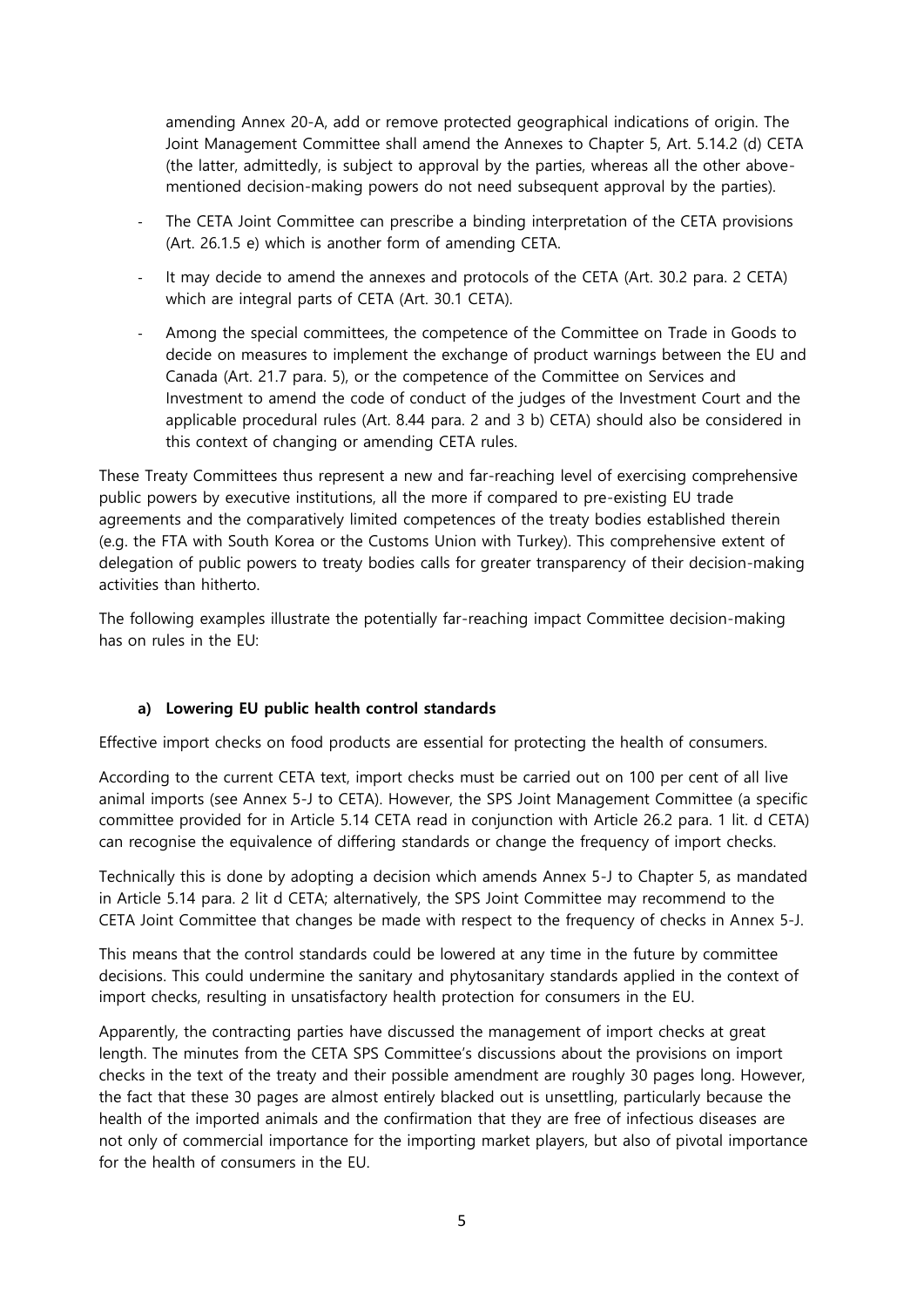#### **b) Freezing of EU Standards of Protection**

Pursuant to Art. 5.6 para. 3 CETA, Annex 5-E CETA stipulates in which areas SPS measures<sup> $v$ </sup> by Canada are to be regarded as equivalent to EU requirements, for which further conditions can be stipulated there. In CETA Annex 5-E, equivalence is already established in a binding manner under international law, in accordance with the conditions set out therein, and factually limited to what is explicitly mentioned there. Thus, equivalence currently applies to the measures explicitly listed in Annex 5-E. Annex 5-E contains in its section A certain sanitary measures for certain animal products. Section B for phytosanitary measures is currently empty. However, this Annex may be filled by a decision of the SPS Committee under Article 5.14 para. 2 lit. d) CETA or by a decision of the CETA Joint Committee.

Thus, both the CETA Joint Committee and the SPS Joint Management Committee can each make decisions on the recognition of SPS standards as equivalent.

The special significance of such decisions lies in their international legal nature. Once standards of protection are recognised as equivalent in the context of CETA, these standards are subject to a binding commitment for the EU under international law. Accordingly, CETA, as an international treaty, stipulates what must be later implemented by way of EU secondary legislation or national legislation with respect to imports from Canada. This means that, if the EU or its Member States adopt rules or apply regulations that conflict with the CETA obligations, these rules would automatically be a violation of international law.

This situation would have serious consequences for a multitude of areas that directly affect the daily lives of citizens, consumers and workers, as well as companies. Additionally, it allows CETA to weaken the parliaments. Through the mutual recognition of product and process standards as equivalent in the context of the CETA agreement, standards of protection are being effectively frozen owing to the fact that it is subsequently much more difficult to raise any standards related to imports.

Although a contracting party can later raise the standards for its own internal market, it cannot demand that imports from its trading partner also comply with such new standards after a recognition of equivalence has been made, unless the party communicates special conditions which the goods of the trading partner must meet und which have been subject of consultations with the trading partner as set out in Annex  $5-D$ .<sup>1</sup>

Therefore, in practice, a standard that has been recognised as equivalent will remain unchanged due to the requirement of giving equal treatment to all providers in a market. Changes in the standards made by one party become effective for the other only after consultations. Thus, effectively changes can only be made through negotiations between the contracting parties. This means that, once the responsible SPS Committee or CETA Joint Committee recognises Canada's lower standards for sanitary and phytosanitary measures in the context of import checks as equivalent to those of the EU, these standards can no longer be raised by one of the parties without engaging in consultations with the other. Unilateral changes would break international law.

1

 $1$  After publication of the legal opinion, the author made some changes to this and the following paragraph, which are indicated in blue.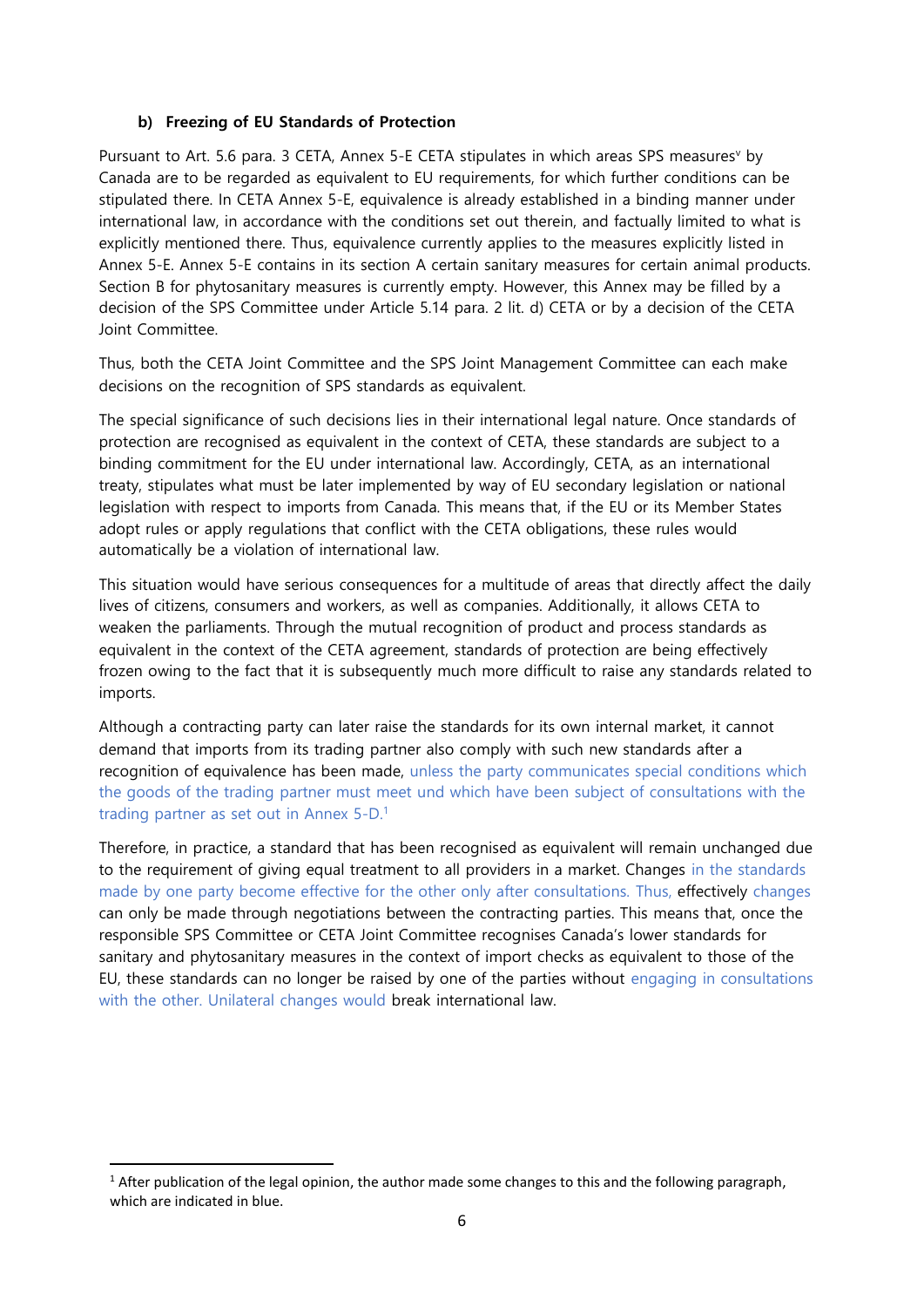#### **3) The democratic accountability and thus legitimacy of the decisions of the CETA Committees**

The decision-making of the CETA committees takes place on the basis of Council decisions pursuant to Article 218 (9) TFEU in a so-called simplified procedure to produce binding decisions under international law in the CETA committees. In its decisions pursuant to Article 218 (9) TFEU, the Council prepares the positions to be taken by the EU in the committees; this also prepares the decisions of the treaty committees. Even if this corresponds to the institutional rules currently found in EU law, concerns remain about the democratic legitimacy of this procedure.

This is because the procedure under Article 218 (9) TFEU is deficient from a democratic point of view. In this procedure, only the Council decides on the decisions of the CETA committees. The European Parliament cannot co-decide; it is only informed. There are also no other mechanisms of parliamentary or public accountability of the CETA committees for their decisions. Scholars soon complained about this deficit of democratic control. Taking the procedure the way it is written does not correspond to the equal rights of the Council and the European Parliament in shaping trade relations, as established by the CJEU in relation to Article 218 (6) TFEU. The Council and the EP have symmetrical powers in terms of legislating and treaty-making; they "enjoy the same powers in relation to a given field, in compliance with the institutional balance provided for by the Treaties". $vi$ 

It is therefore precisely in line with the institutional balance to observe this equality of the Council and the European Parliament also after the conclusion of trade agreements in the further development of bilateral trade relations through binding decisions of CETA committees; Art. 218 (9) TFEU does not prevent the application of more intensive legitimation structures for committee decisions, nor does it explicitly exclude the European Parliament from being asked to consent. In established constitutional practice, the European Parliament is involved in the Council's decisionmaking on the provisional application of trade agreements pursuant to Art 218 (5) TFEU, without this being explicitly provided for in the TFEU. So, consequently, under Article 218 (9) one should apply the same level of Parliament involvement.

In terms of constitutional law, the democratic deficit of the simplified procedure under Article 218 (9) TFEU has also been addressed by the German Federal Constitutional Court - from the perspective of national constitutional law, which in this respect must also be respected by the EU by virtue of Article 4 (2) TEU - even though the Court has not yet made its final decision. In the CETA ruling of the Federal Constitutional Court of 13.10.2016, in para. 59, 65 the Court clearly identified the democratic problem:

"Moreover, it cannot be ruled out completely that the set-up of the committee system as provided for in CETA encroaches on the principle of democracy, which forms part of the constitutional identity of the Basic Law. .. Democratic legitimation and oversight of such decisions appears uncertain and will likely only be guaranteed if decisions affecting the competences of the Member States or the scope of the European integration agenda are only taken with Germany's approval." vii

The Commission's lack of sensitivity to ensure the democratic accountability and responsibility of any exercise of sovereign power in CETA committees established by the EU is at odds with its commitments to the need for stronger and broader legitimacy of trade policy as outlined above in reference to the Communication "Trade for All".

**.** 

<sup>i</sup> [https://trade.ec.europa.eu/doclib/docs/2019/february/tradoc\\_157677.pdf](https://trade.ec.europa.eu/doclib/docs/2019/february/tradoc_157677.pdf)